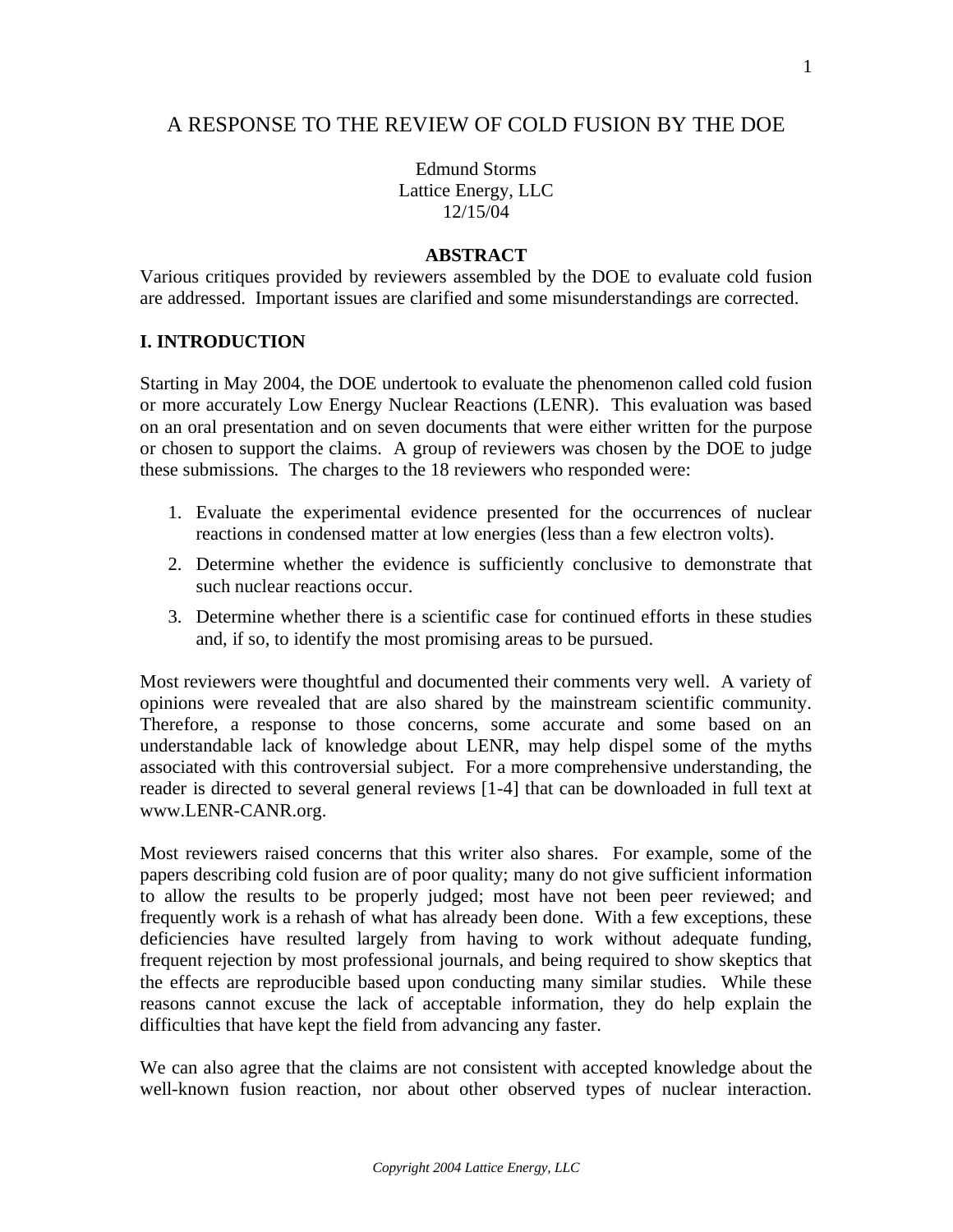Normally, fusion and similar reactions require high energy for their initiation. Furthermore, as the reviewers frequently pointed out, the expected fusion reaction results in neutron and tritium production in equal amounts. If  ${}^{4}$ He is produced, gamma radiation is also expected. Considerable experimental experience shows that these expectations are not realized. A satisfactory explanation for this conflict with experience is not yet available. Therefore, the reader has the choice of rejecting the claims out of hand because they are inconsistent with expectations or accepting them if experimental observation cannot be completely refuted. The choice is left to the reader. This paper is written for those who choose to base their opinions on experimental evidence.

Some reviewers noted, incorrectly, that little has changed since 1989. The following changes have occurred and will be discussed in more detail below.

- 1. A claim for anomalous energy production is now based on numerous results using a variety of calorimeter designs at many different laboratories world-wide,
- 2. Evidence for unexpected nuclear reactions, in addition to fusion, has been reported based on emitted radiation and accumulated reaction products,
- 3. Reproducibility using certain methods has now increased to significant levels,
- 4. A variety of methods can be used to initiate both anomalous energy and nuclear reactions of several types,
- 5. A rich collection of explanations is now being actively explored, although this work will not be addressed here.

In addition, the institutions listed below are presently involved in research on the subject involving both experimental and theoretical studies.<sup>1</sup> This list does not include private laboratories or institutions not presently reporting their work. Clearly, the subject has wide interest in many countries.

- LUTCH Federal State Unitary Enterprise, Podolsk, Russia
- Joint Institute for Nuclear Research, Dubna, Russia
- Institute in Physical -Technical Problems, 141980, Dubna, Russia
- P.N. Lebedev Physics Institute, Moscow, Russia
- Enikolopov Institute of Synthetic Polymer materials, Russian Academy of Science, Moscow, Russia
- "RECOM", Russian Research Center "Kurchatov Institute", Russia
- General Physics Institute, Russian Academy of Science, Russia
- Chelyabinsk State University, Russia
- Proton-21 in Kiev, Ukraine
- Kiev Shevchenko University, Kiev, Ukraine
- University of Lecce, Lecce, Italy
- La Sapienza University, Rome, Italy

<sup>&</sup>lt;sup>1</sup> Based on authors who presented papers at ICCF-11, Nov. 2004.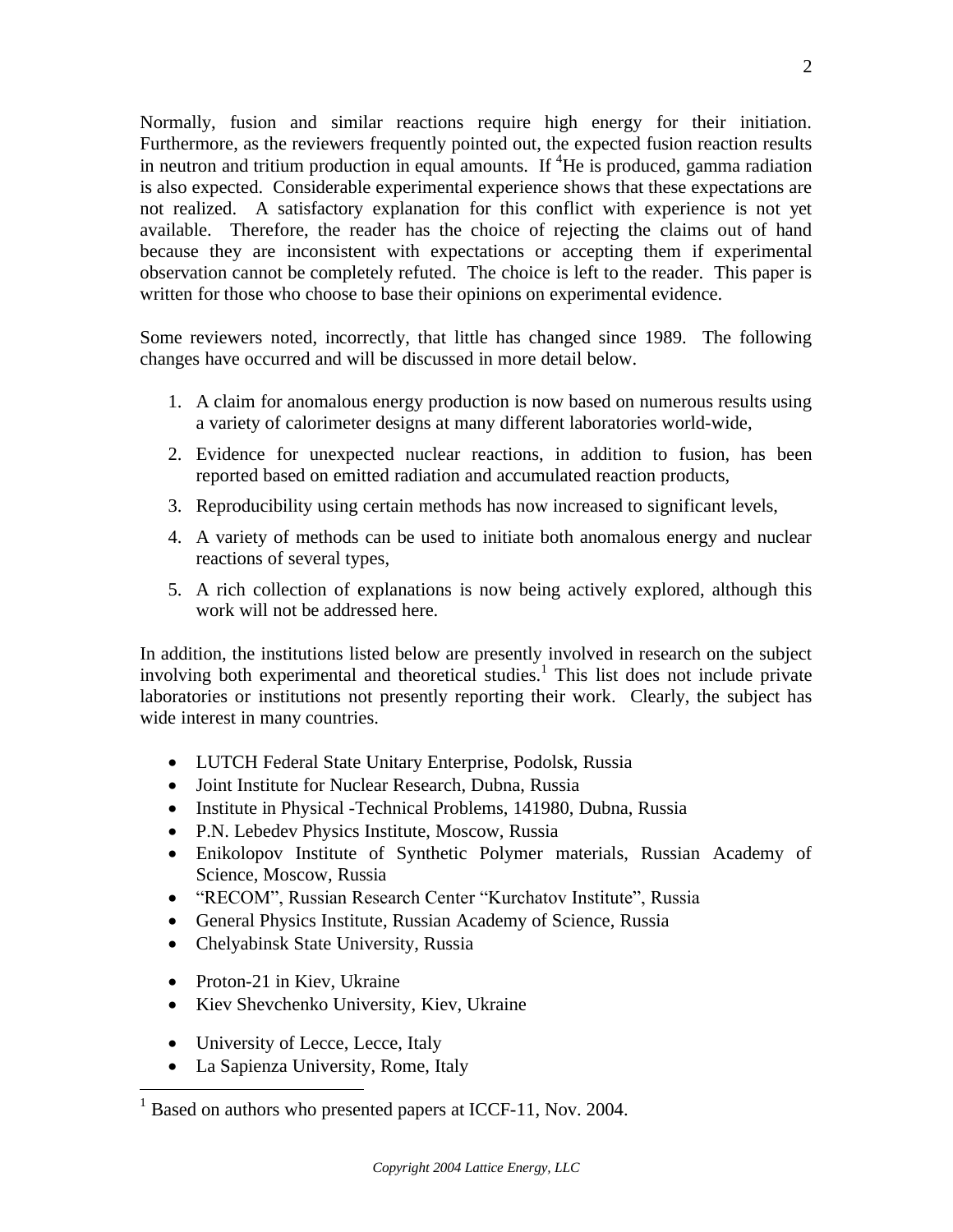- University of Siena, Siena, Italy
- University of Bologna, Bologna, Italy
- Ente per le Nuove Tecnologie, l'Energia e l'Ambiente (ENEA), Rome, Italy
- Instituto Nazionale de Fisica Nucleare, Laboratori Nazionali di Frascati (INFN-LNF), Rome, Italy
- EURESYS, Rome, Italy
- ORIM Srl, Macerata, Italy
- Pirelli Labs, Milan, Italy
- Centro Sviluppo Materiali SpA, Rome, Italy
- State University of Genoa, Genova, Italy
- Liceo Scientifico "Leonardo da Vinci", Milan, Italy
- STMicroelectronics, Milan, Italy
- Department of Physics, University of Catania, Italy
- Hokkaido University, Sapporo, Japan
- Advanced Technology Research Center, Mitsubishi Heavy Industries, Yokohama, Japan
- Japan Synchrotron Radiation Research Institute, Japan
- Coherent X-ray Optics Laboratory, Spring-8/RIKEN, Japan
- Laboratory for Nuclear Science, Tohoku University, Mikamine, Sendai, Japan
- Center for Advanced Science and Innovation, Osaka University, Osaka, Japan
- Cold Fusion Research Laboratory, Shizuoka, Japan
- Division of Environmental Energy Science, Graduate School of Science and Technology, Kobe University, Japan
- Fukaeminami-machi, Higashinada-ku, Kobe, Japan
- Institute of Quantum Science, Nihon University, Tokyo, Japan
- Institute of Chemistry, Chinese Academy of Sciences, Beijing, China
- Tsinghua University, Beijing, China
- Institute of Plasma Physics, Hefei, China
- Changchun University of Science and Technology, Changchun, China
- Laboratoire de Recherches Associatives, Franconville, France
- CNAM Laboratoire des Sciences Nucléaires, Paris, France
- CRMCN-CNRS, Campus de Luminy, Marseille, France
- Howard University, Washington, D.C., US
- Purdue University, Lafayette, Indiana, US
- SRI International, Menlo Park, CA, US
- Naval Research Laboratory, Washington, D.C., US
- Oak Ridge National Laboratory, Oak Ridge, Tennessee, US
- Lattice Energy LLC, Chicago, IL, US
- The Greenview Group, Pleasanton, CA, US
- Research Systems, Inc, Burke, VA, US
- Greenwich Corp., Arlington VA, US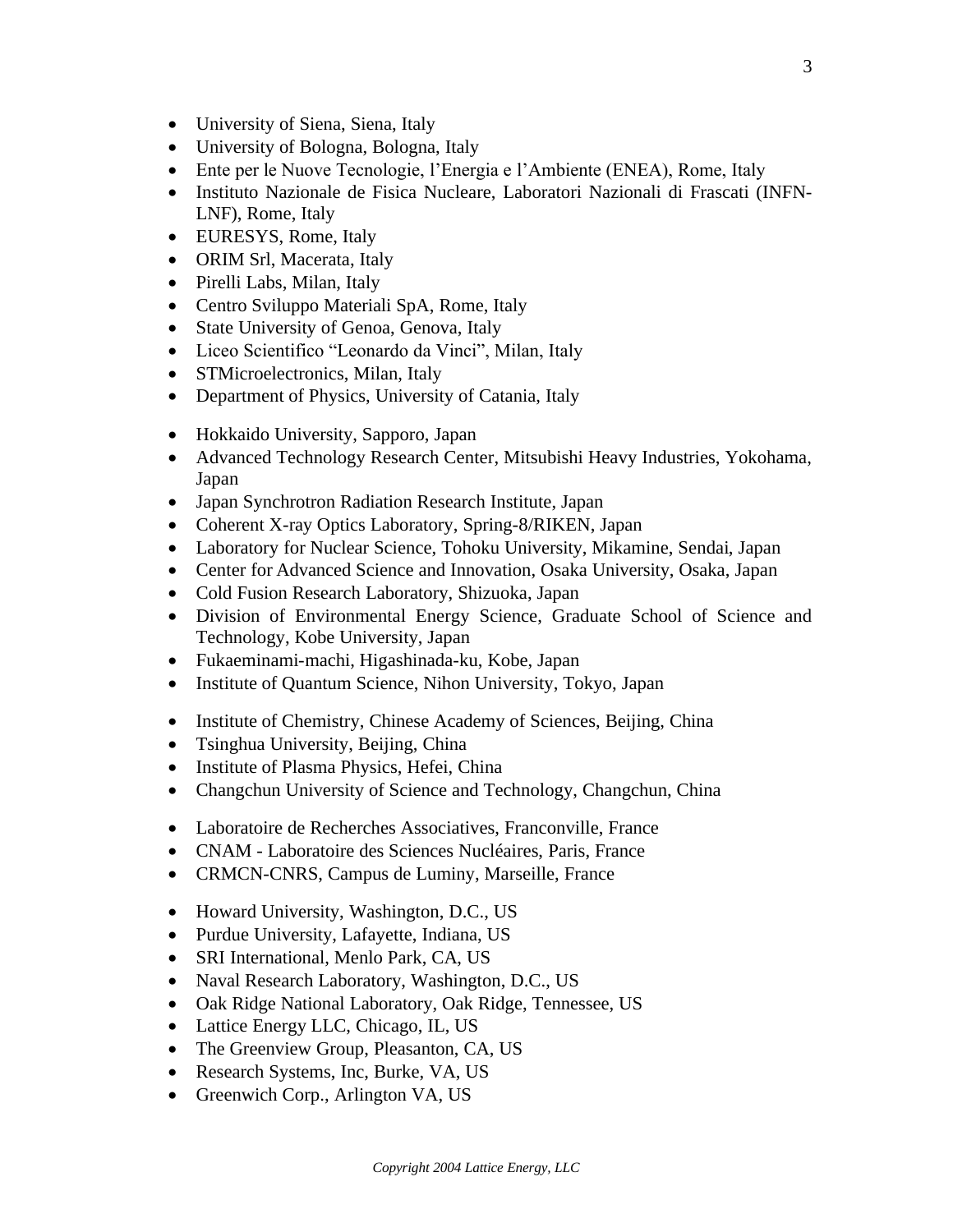- Low Energy Nuclear Laboratory, Portland State University, Portland, OR, US
- Research Laboratory of Electronics, MIT, Cambridge, MA, US
- Fusion Studies Laboratory, University of Illinois, Urbana, IL, US
- Montclair State University, Passaic NJ, US
- University of Minnesota, Minneapolis, MN, US
- First Gate Energies, Kilauea, HI, US
- JET Thermal Products, Wellesley, Massachusetts, US
- SPAWAR Systems Center, San Diego, CA, US
- Earth Tech International, Austin, TX, US
- Institut für Atomare Physik und Fachdidaktik, Technische Universität, Berlin, Germany
- Energetics Technologies, Omer, Israel
- University of New South Wales, Sydney, Australia
- University Lucian Blaga, Sibiu, Romania
- Monti America Corporation, Kameloops, British Columbia, Canada
- National Academy of Sciences, Belarus

To keep this review brief, only a small sample of references available at www.LENR-CANR.org are cited when more detail is required for serious evaluation. Although only a few cited papers are peer reviewed, other papers nevertheless contain useful experimental detail that readers are free to judge for themselves. The reader needs to keep in mind that considerable detail may be missing because page limitations are frequently imposed. This problem will be remedied in the future when funds and the mechanism become available to publish detailed reports of work and have them distributed through normal channels, as is routinely done in other fields of science.

## **II. DISCUSSION**

Experimental evidence for claiming a novel phenomenon based on nuclear interaction has three sources:

- 1. Energy production is measured using a calorimeter. This energy is frequently much too large to be produced by normal chemical processes,
- 2. Elements are detected after the process that were not detected initially, and cannot be explained by some sort of contamination and/or local enrichment,
- 3. Radiation of various kinds is emitted when none should be found.

As should be expected so early in a new field, evidence is internally inconsistent and in conflict. Each kind of evidence will be discussed separately starting with calorimetry.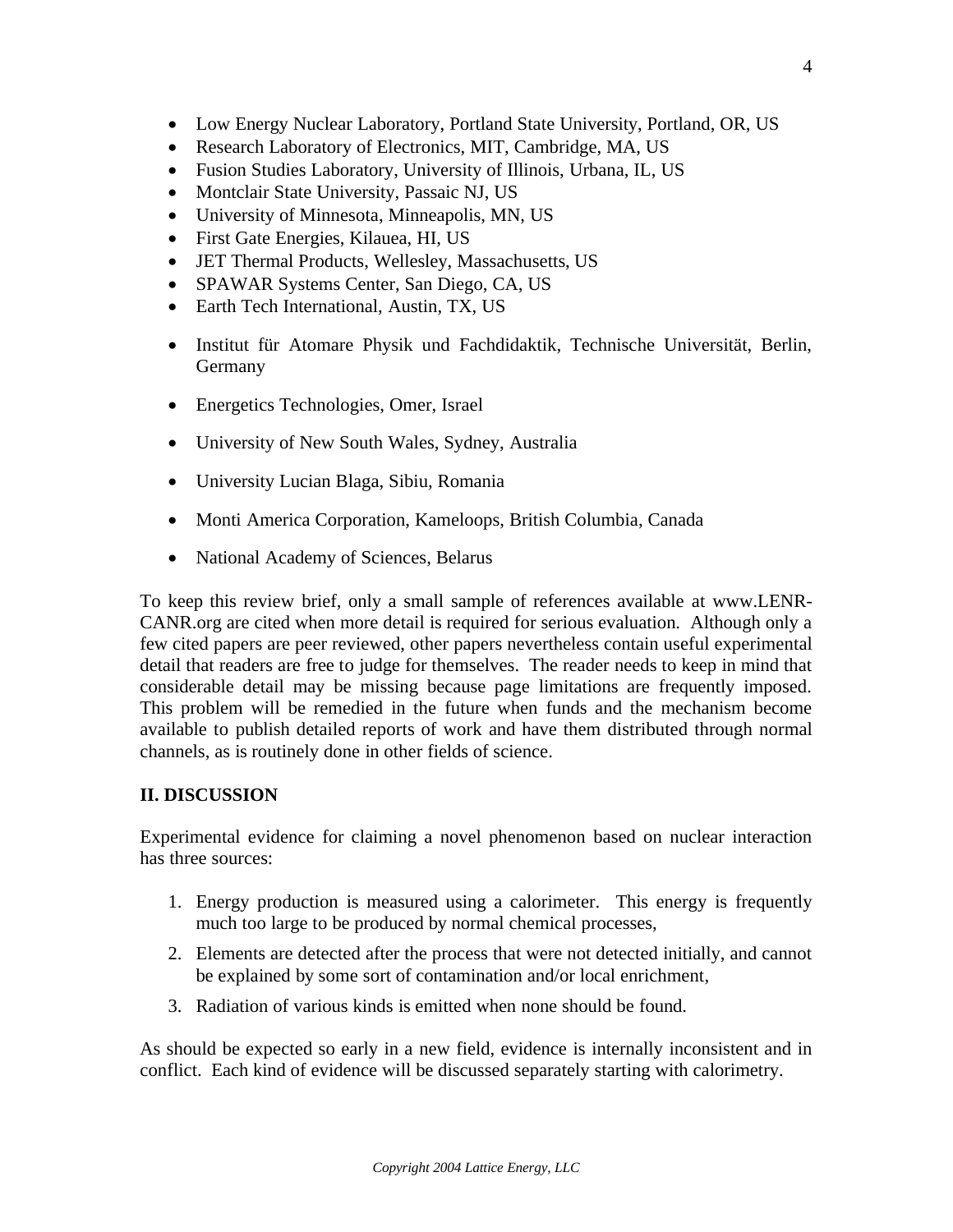## **II.1 Calorimetry**

Three different basic types of calorimeters have been used - Seebeck, flow, and isoperibolic. The reader is directed to a detailed description [5] if the techniques are unfamiliar. It should be noted that the first two types do not suffer from those errors associated with and used to reject early studies. In addition, these calorimeter types do not measure energy, as do other types, but only instantaneous power. Energy is obtained by integrating over some period of time. Nevertheless, anomalous power (excess heat) is an important observation if properly interpreted.

These three types of calorimeters all have different errors and different behaviors, yet the claimed effect shows the same basic characteristics. These similar patterns of behavior involve the effects of D/Pd ratio and applied current on heat production, and the fact that certain lots of palladium are more successful than others. In addition, the heat-producing process has now been replicated dozens of times in laboratories all over the world [4], sometimes obtaining positive results when the same batches of palladium are used in different laboratories. Therefore, one criteria used to establish that a phenomena is real has been met.

Three basic challenges were suggested by the reviewers:

- 1. Prove that claimed anomalous (excess) heat energy is not generated by a prosaic reaction.
- 2. Prove that this energy is not merely released after it has been previously stored during the course of the experiment.
- 3. Prove that the calorimeter is sufficiently accurate and sensitive to reliably measure the claimed energy.

Each of these challenges has been suggested before and thoroughly evaluated in various published papers. Nevertheless, a brief commentary will be made here.

#### **II.1.1 Prosaic Source**

This evaluation can take two forms. We can examine how the cell would behave if a prosaic source actually existed or we can examine the cell to determine whether a mechanism required for such a source exists. A collection of previously suggested prosaic sources of heat are evaluated in [1] and are shown not to apply. These are:

- 1. Release of dissolved hydrogen from the palladium,
- 2. Formation of  $H_2$  from atomic hydrogen,
- 3. Incorrect correction factor for recombination of hydrogen (deuterium) and oxygen,
- 4. Release of stored stress,
- 5. Incorrect measurement of applied power,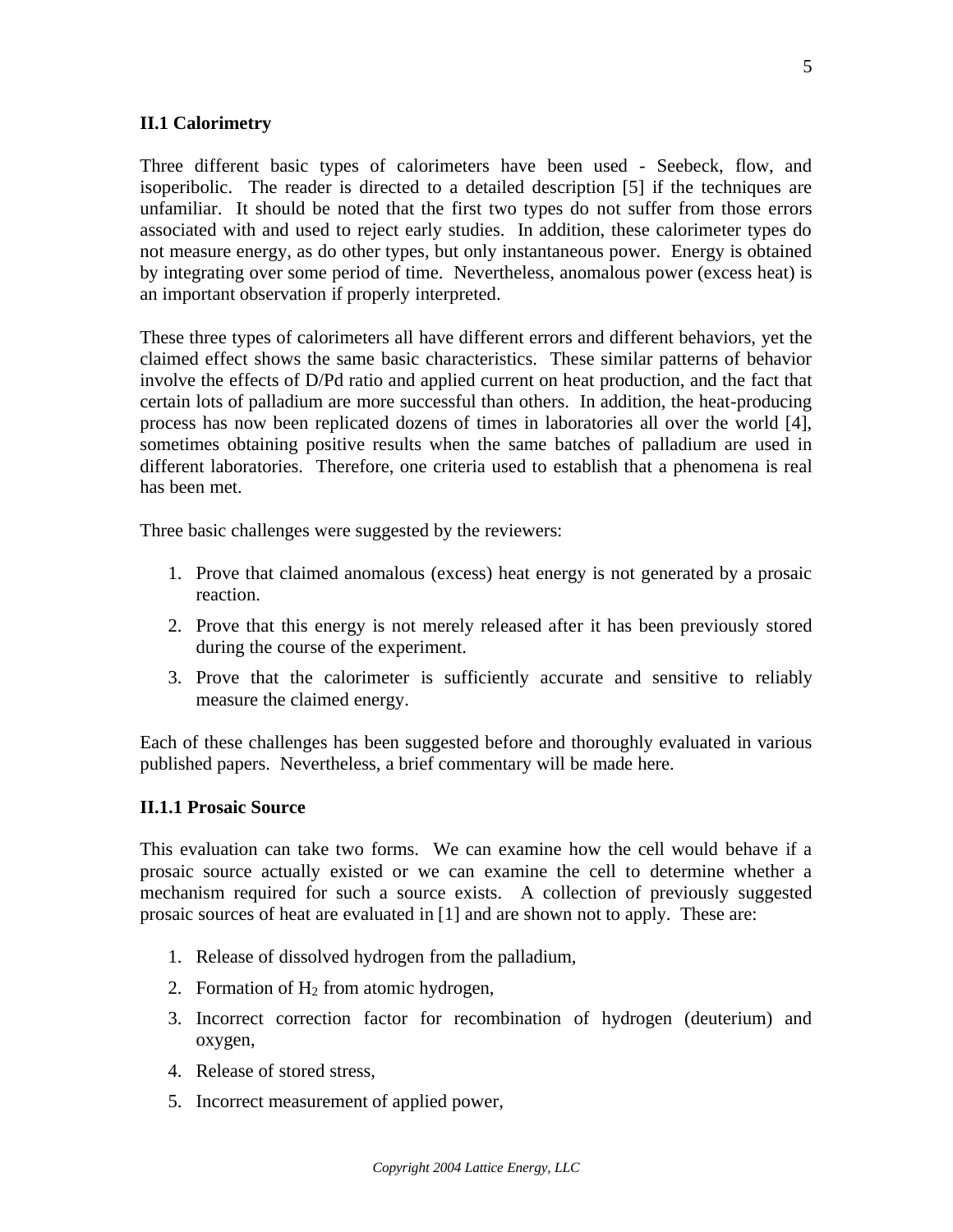- 6. Energy added by the Peltier Effect,
- 7. Energy stored in chemical compounds somewhere in the LENR reaction cell,
- 8. Measurement error caused by temperature gradients,
- 9. Measurement error caused by unstable conductivity of the cell wall,
- 10. Energy added by the Jahn-Teller effect,
- 11. Errors in calibration constant.

A few reviewers suggested the following possibilities for prosaic sources:

#### **II.1.2 Chemical Storage of Energy in LENR Cells and Subsequent Release as Heat**

Energy can be stored either as it would be in a battery or it can form an unstable compound that later decomposes. In both cases, the storage process would be obvious as a negative power being recorded by the calorimeter. Of course, the magnitude of such negative power might be too small to be considered important, but would represent significant energy if it occurred over a long time. Consequently, samples that take a long time to turn on suffer from this possible error. However, many samples produce power and integrated energy at such high levels that this issue no longer applies and some cells turn on immediately. Nevertheless, this source of error cannot occur if an energy storage mechanism is not available, an issue that will be examined next.

If energy were in fact stored as in a battery or even as in a capacitor, stored energy cannot be released unless the power supply is disconnected and the cell shorted. In practice, this is never done. If energy were stored by generating an unstable compound, this compound could be identified and detected in the electrolyte, on the electrodes, or somewhere else in the cell. No such compound has ever been found nor would the chemistry available in a  $LiOD + D<sub>2</sub>O$  electrolyte allow formation of such a compound. One reviewer suggested that the deuterium stored in the cathode, upon release and while reacting with oxygen, might provide the observed energy. Three well established facts eliminate this reaction as a source of energy. First, the cathode does not deload significantly while current is flowing through the cell. Even when current stops, deloading is very slow and does not produce detected energy. Deloading is very easy to observe in most modern cells. Second, the released  $D_2$  can only react with oxygen that is contained within the cell. Typical cells are very small and contain too little oxygen to generate detectable energy. Third, most modern cells are sealed and are connected to an external means for monitoring internal pressure. No pressure change or deloading is observed when excess energy is produced.

Another reviewer suggested that lithium depositing on the cathode might suddenly react to produce extra energy. It is an observed fact that lithium is not retained as a deposit on the cathode because of its high reactivity with water. Lithium is only chemically stable as a Pd-Li alloy, which forms very slowly as lithium diffuses into the metal. Once in the metal, it is essentially inert to further reaction except for the very slow dissolution of Pd-Li alloy when the lithium content gets sufficiently high. This reaction is proposed to be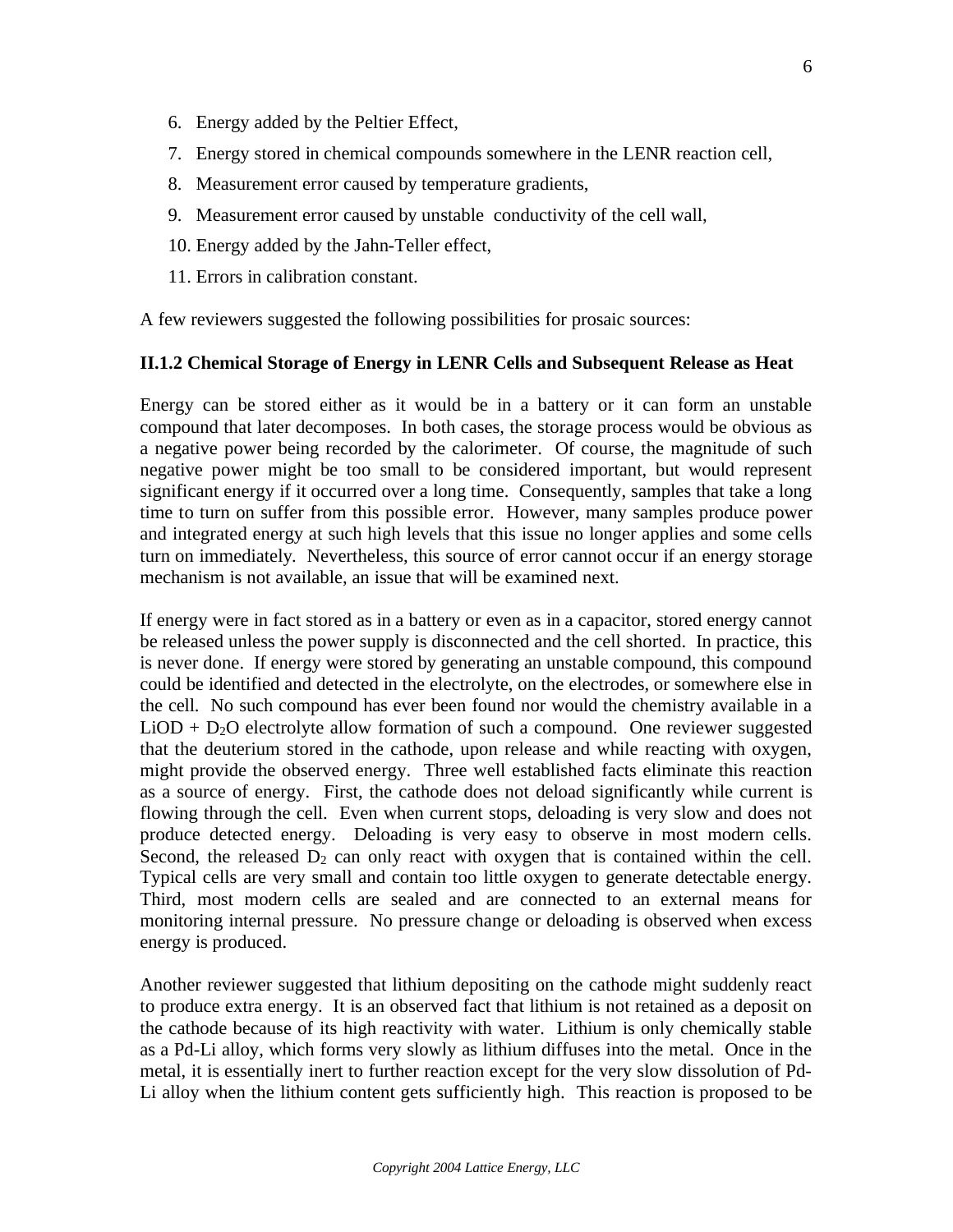the source of palladium that deposits on the surface of the palladium as the nuclear active material, not as a direct source of excess energy.

## **II.1.3 Random Errors in Measurements of Heat**

All measurements contain random error. If this error is too large, it can overwhelm a small signal. Two kinds of random error have been suggested to produce the apparent excess energy, variations within a calorimeter and variations between various independent studies.

Random error within an individual calorimeter is generally small, being less than 50 mW, and easy to determine. The more serious error is that produced by a fixed but unknown offset from zero. This error is hard to quantify and requires repeated calibrations to identify. Also this offset can drift with time, but this drift is always slow and generally in one direction, in contrast to a published speculation [6] to the contrary.

Great emphasis has been placed on comparing the number of successful and unsuccessful reports of heat production. This kind of analysis only makes sense if the successful results are assumed to be caused by an error based on random chance. Unfortunately, this kind of analysis is not appropriate because many different variables are involved, most of which do not have a random effect on the outcome. Consequently, such an analysis says nothing profound about the reality of the effect, only about the probability of a given researcher producing the desired effect. Success has been low in the past, but has been increasing as important variables are identified and controlled. Therefore, it is more logical to view the negative results as resulting from a failure to form nuclear active material rather than the positive results being caused by random error. This kind of logic is identical to that applied to many new phenomena. The anomalous effect is initially small and hard to replicate, dedicated study identifies the important variables, the effect then becomes large and robust - think of superconductivity and the transistor. In the very early days of semiconductors, before all the necessary solid state physics was understood, researchers experienced device-level reproducibility problems that were very similar to what is seen in LENR today.

## **II.2 Anomalous Element Production**

Anomalous element production can be divided into three categories. They are the production of: (1)  ${}^{4}$ He, (2) tritium, and (3) various transmutation products. Based on evidence to date, these products do not occur at the same time and under the same conditions. Therefore, the mechanism for their production may very well be different. For example, helium production seems to be associated with palladium, tritium formation has been found to apparently require a surface consisting of sharply pointed dendrites [7], and transmutation can occur under several different conditions, including low energy plasmas, light water and nickel electrolysis, and complex Pd/CaO heterostructures. Many exceptions can be found to these general observations, but the point is made that these reactions may not be alike in their required chemical environments.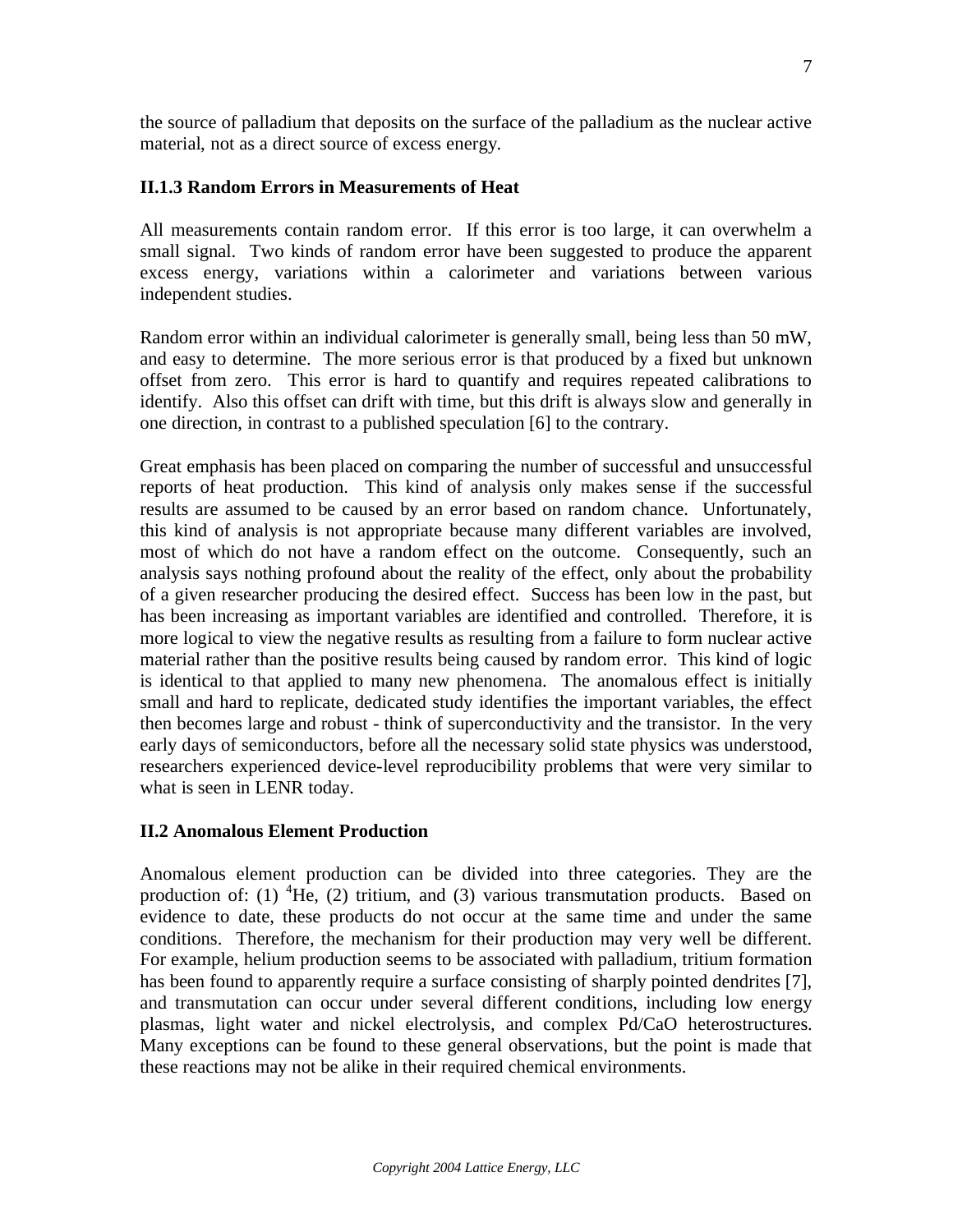An evaluator should ask, "Can anomalous nuclear reactions of any kind be initiated?" If any of these anomalous reactions can be demonstrated, conventional nuclear theory must be questioned and anomalous claims given greater credibility.

## **II.2.1 Helium**

Helium is normally not found as a significant fusion product and, should it form, conservation of momentum requires emission of a gamma ray. Consequently, LENR researchers and critics were equally shocked when this element was found to correlate with energy production in the absence of gamma emission. Naturally, an air leak as a possible source was recognized immediately and steps were taken to reduce this possibility. Of course, because the amount of helium is so small compared to that in surrounding air, critics continue to use this possibility to reject the measurements. Until power production can be increased to levels that generate helium concentrations well in excess of the concentration in air, which has been accomplished in one case [8], this issue will apparently remain unresolved no matter how much care is taken. Five independent studies have now been reported, each showing the same general relationship to energy production [9, 10] [11-13]. The question remains, how many more studies are required before this claim can be accepted?

## **II.2.2 Tritium**

Evidence for tritium production has been published numerous times. This "normal" fusion product is produced only at low levels and without the number of neutrons [14] expected on the basis of generally accepted nuclear theory. However, because it is infrequently measured, its production may be more common than is generally thought. Occasionally <sup>3</sup>He has been detected, which could have resulted either from tritium decay or from direct formation. Its origin has not yet been settled conclusively.

This evidence has been rejected based on the assumption that tritium was initially present in the palladium. This possibility was eliminated by repeated analysis of commercial palladium [15] and by observing the behavior of palladium that is known to contain tritium [16]. The tritium was proposed to be the result of contamination from the atmosphere, even thought the ambient concentration is too low for this to be a plausible source. This possibility was eliminated by using sealed cells [17] and by running blank cells at the same time as tritium was detected [18]. No one has since suggested a prosaic source that has stood the test.

A thoroughly peer reviewed study [19, 20] at Los Alamos National Laboratory demonstrates that tritium can be generated without neutron production and at modest energy in a gas discharge. Again, conventional theory cannot explain this result.

## **II.2.3 Transmutation**

Evidence for transmutation is rapidly increasing and represents a relatively new and growing aspect to the LENR field. Most studies report the appearance of elements that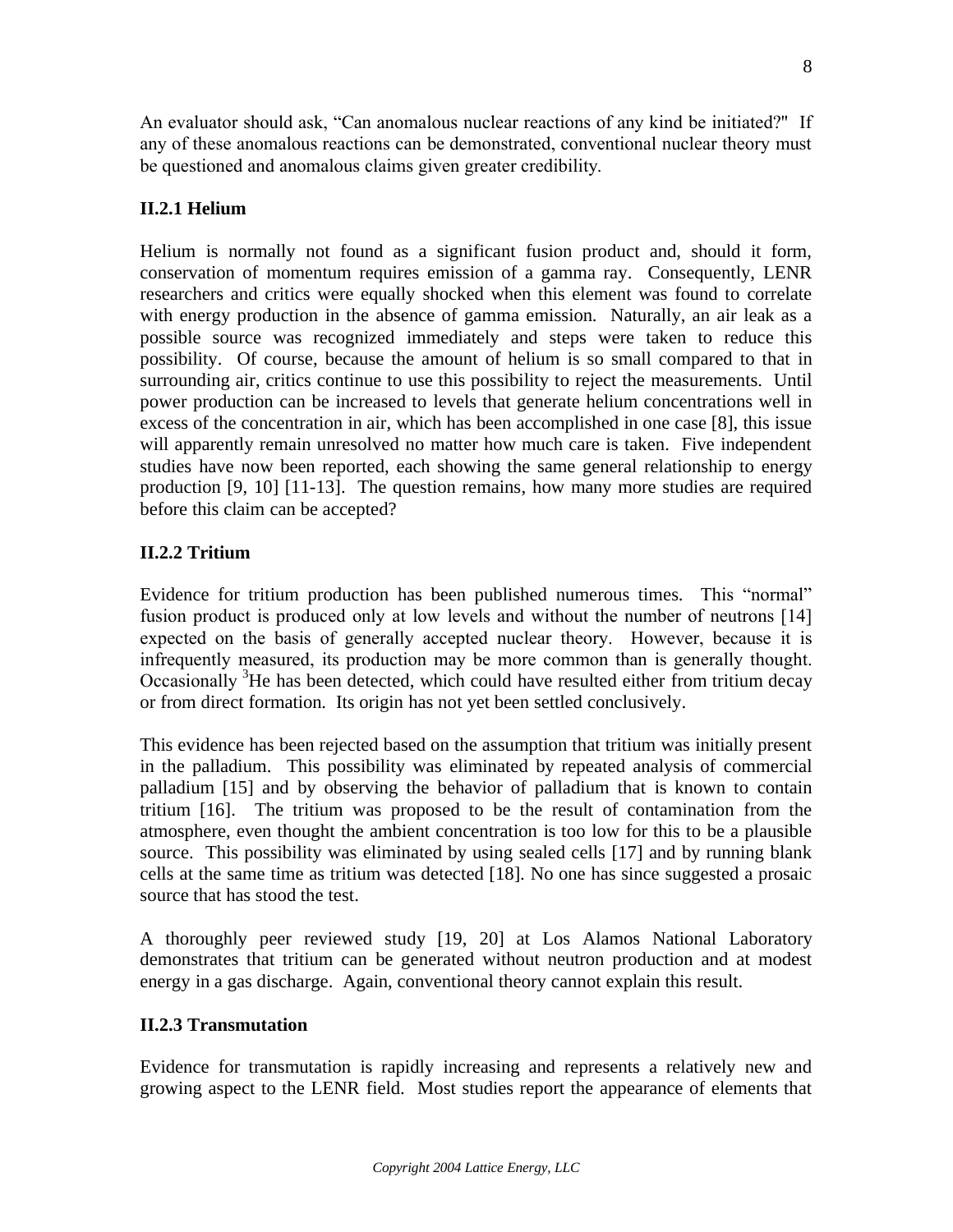were not present initially and frequently with anomalous isotopic ratios. These reaction products have been detected in cells containing deuterium [21-23] or light-water, [24, 25] as well as when gas discharge is used at low applied energy [26]. Recently, a very well funded and excellent study has been reported [27, 28] by Iwamura et al. at Mitsubishi Heavy Industries in Japan. These workers deposited cesium or strontium and later barium [29] on a foil consisting of alternate layers of CaO and palladium, with each deposited element studied in separate experiments. When  $D_2$  was caused to diffuse through this composite, the initial elements were converted into praseodymium, molybdenum, and samarium, respectively. They were able to watch as the initial element disappeared from the surface region and another element grew in at the same rate. The product element had the same isotopic ratio as did the initial element. A variety of analytical techniques were used to identify the elements. The results imply that 4 deuterons were somehow added to Cs and Sr and 6 deuterons were added to Ba. Everyone acknowledges that this is hard to believe and creates many obvious unanswered questions. Nevertheless, the tremendous care and obvious expense applied to the work makes out-of-hand rejection inappropriate. Suggestions that the final elements merely diffused from the interior and the initial element was lost into the interior of the composite are at odds with normal diffusion behavior and with anomalous isotopic ratios being observed. Of course, trying to understand the mechanism for these reactions is a serious challenge, a problem that should not distract from the facts of the experimental observation. The basic observation has been replicated in Japan [30] and in Italy [31]. An attempt to replicate the claims is now underway at the Naval Research Laboratory. Mitsubishi's studies continue in Japan and are published as the patent filings [32] become public.

Radioactive isotopes, other than tritium, are seldom reported. When they are seen, their presence is difficult to reject especially when their half-life is short. Bush and Eagleton [33] produced a mixture of radioactive isotopes with an average half-life of 3.8 days in an electrolytic cell. Mizuno et al. [34] found what appeared to be <sup>197</sup>Pt after electromigration of  $D_2$  in a solid oxide. Notoya [35] found evidence for <sup>24</sup>Na in an electrolytic cell containing  $Na<sub>2</sub>CO<sub>3</sub>$  and  $H<sub>2</sub>O$  using a Ni cathode. Gamma emitters were also found after ion bombardment [36]. Wolf [37] obtained a complex spectrum of gamma emissions after electrolyzing a cell containing  $D_2O$  with some Al, Ni, and B present. It is safe to conclude that radioactive elements may have been produced in other studies as well, but were not detected for lack of trying.

#### **II.3 Radiation and Particle Emission**

Energetic particles consisting of alpha, proton, triton, and neutron have been detected at very low but significant levels [38-43]. The issue is not whether these emissions are associated with energy production because they clearly are not. They might not even be associated with the environment that is proposed to produce the cold fusion reaction. The issue is whether a conventional explanation can be suggested that can account for these energetic emissions. If not, then we are presented with yet another conflict with conventional understanding. How these emissions are related to cold fusion, which occurs at rates about  $10^{10}$  times greater, is a separate issue that cannot be resolved here.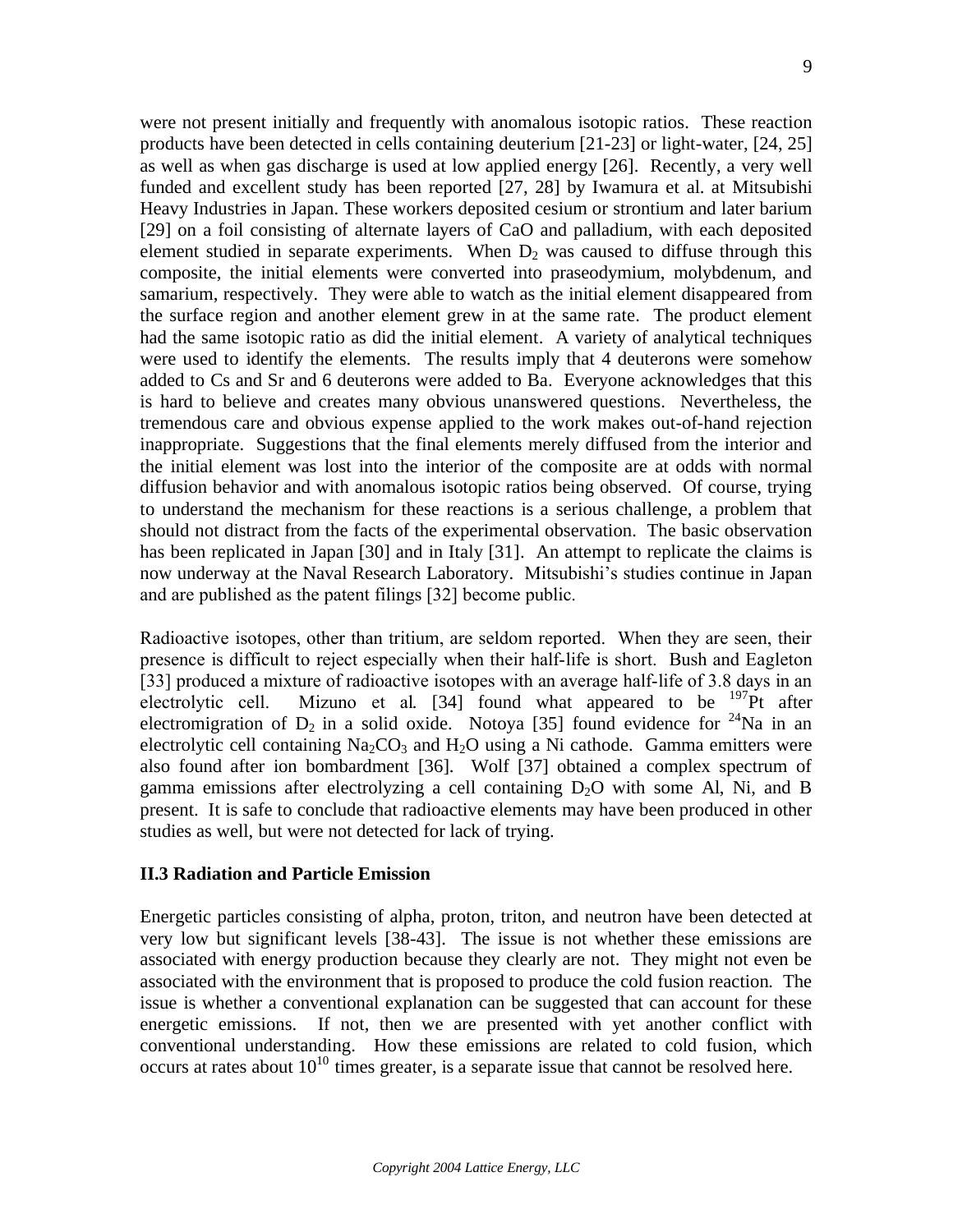#### **III. GENERAL COMMENTS**

Simple logic shows that if an anomalous nuclear reaction is to occur, it must do so in a very unusual environment. Obviously, such an environment, if it exists at all, is very rare in nature. For many years, bulk palladium containing a high concentration of deuterium was thought to be this environment. Consequently, considerable effort was devoted to a study of this metal with respect to its ability to achieve a high D/Pd ratio and how its structure might contribute to a nuclear mechanism. These efforts resulted in unsatisfactory theories of how a fusion reaction might occur in such a structure. More recently, considerable evidence has accumulated showing that the nuclear active environment (NAE) is actually a complex deposit of less than 1 mg/cm2 that forms on the palladium surface, [44] and perhaps on other metal surfaces. This deposit can be applied to Pd, Pt, Ag, or to many other inert elements. Under conventional conditions, reported studies show an unknown alloy involving Pd, Pt, and Li with perhaps other minor ingredients. Other alloys and compounds that do not involve any palladium may also be active [21, 45]. Therefore, all models based on the ideal properties of bulk palladium need to be reexamined.

One might ask, why is a high average D/Pd ratio in a bulk palladium cathode required when the activity occurs only at the surface? A high average D/Pd ratio is required to support the required very high D/Pd ratio at the surface because deuterium can be lost from the deposited layer into the palladium. The higher the average bulk composition, the higher is the deuterium composition at the surface. This especially high composition is required to initiate a nuclear reaction rate in excess of  $10^{10}$  events/sec in order to produce detectable energy. Detectable transmutation and other processes can occur at much lower deuterium concentrations, hence at much lower rates.

Use of platinum and other metals that do not allow deuterium diffusion eliminate the problem of loss from the backside [46] of the active surface/interface. Once an active surface is formed, surface deuterium content does not depend on the properties of the substrate. Of course, a high composition is not the only requirement, so that attempts can fail if the required NAE is not also present in sufficient quantity.

The difficulty in replication results because formation of this NAE layer is not easy and depends on a number of variables that are not yet fully understood and controlled. For example, the active material apparently has a certain size range over which it is nuclear active. Continuous transport of platinum from the anode to the cathode and diffusion of lithium into the active layer can eventually change the crystallite size and composition causing excess heat production to start and eventually to stop. Even small concentrations of other unknown impurities can have an influence, both good and bad. In addition, temperature can affect important conditions within this layer, thereby increasing the rate of power generation as has been observed when temperature is increased.

Studies using ordinary hydrogen show that this isotope also appears to be involved in nuclear reactions, but under somewhat different conditions compared to deuterium, and gives different nuclear products. In this case, rather than "normal" fusion, the favored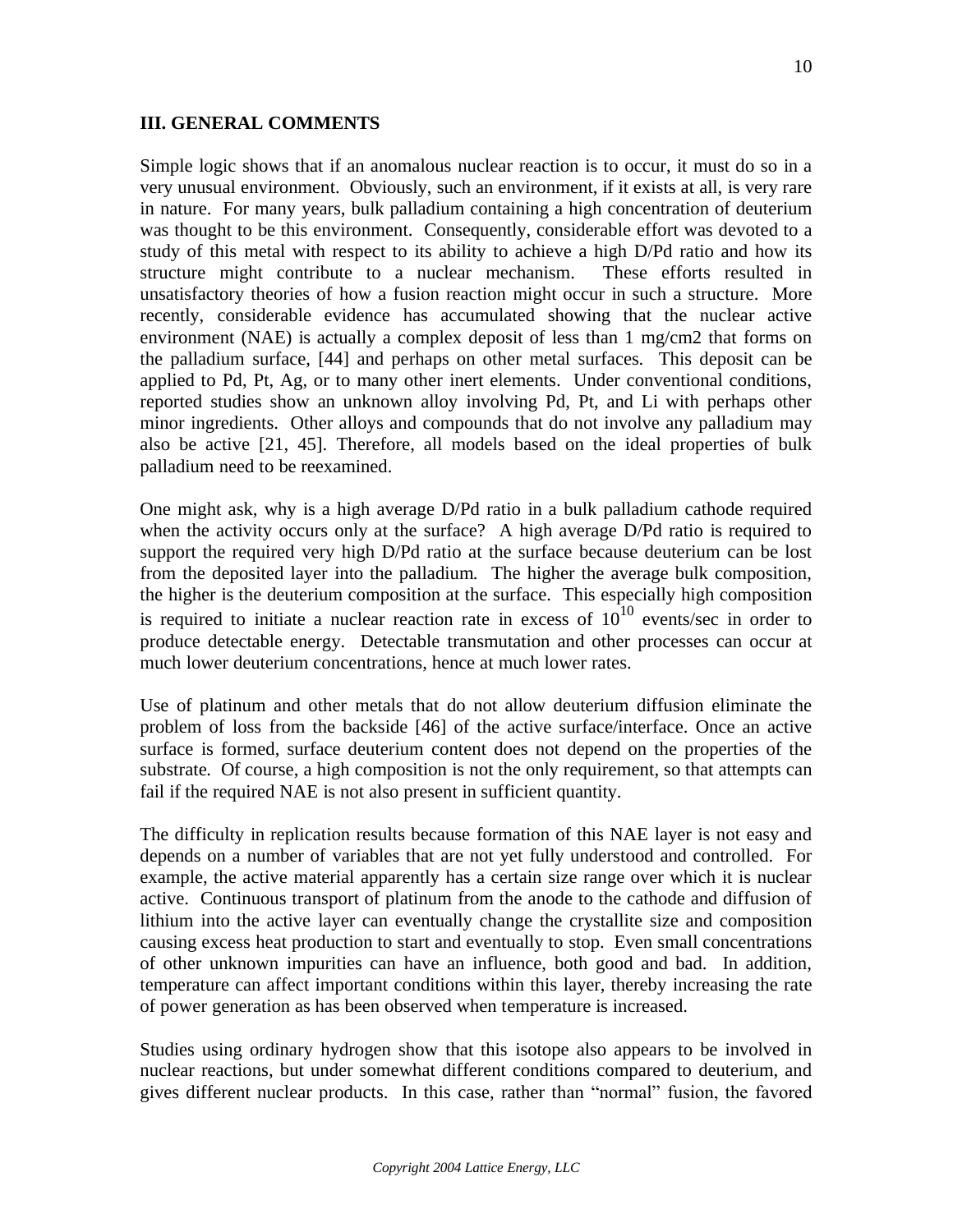nuclear product is an element resulting from transmutation, i.e. a heavy nucleus to which one or more protons appear to be added. For example, evidence has been reported showing potassium being converted to calcium in an electrolytic cell [47, 48]. This possibility makes the use of light water as a null or blank rather risky.

The often-repeated complaint that LENR researchers ignore negative results is both unfair and untrue. Efforts have been made in various reviews [1] to understand how the positive results might have been produced in error and why negative results occur so often. Everyone doing work in this field has many negative experiments so that discovering why a particular experiment did not work is a very important task. Using mainly trial and error over the last 15 years, reasons for negative results are now much better understood. One logical reason is because the required, unique environment was not made. The anomalous effects become reproducible and robust, as observed, once this nuclear active material is present. The major unknown at this point is the nature of this material and how it can be created more predictably.

The question of magnitude was raised by several reviewers. Heat production is well below the need of many commercial applications. This being the case, what is the advantage of exploring such a superficially inefficient source of energy even if it were real? As noted above, present understanding places the nuclear activity in a thin deposit on the surface. This deposit is presently made over a period of time by a random process. Examination of surface of an operating electrode by an infrared camera shows random hot spots, indicating that only a small fraction of the surface is active. Nevertheless, power generation at levels in excess of 5 watts are occasionally measured. This means that power density of the active region is very high. In fact, it is high enough to cause local melting of palladium on occasion [49]. Once the nature of this active region is understood and can be made in large amounts, presumably power density can be increased to any level that is required for an application. Note that when the laser effect was first discovered it produced a trivial amount of optical power. Now it is used to cut steel.

## **IV. SUMMARY**

Faults can be found in virtually any experimental paper. The issue is not whether each and every paper is perfect or that every experiment is without flaw. The issue is whether the weight of the evidence shows anomalous and important behavior. Is it reasonable to assume that dozens of trained scientists all over the world are all making mistakes in very conventional measurements only when the cold fusion field is examined, but not when they study other phenomena? Is it reasonable to demand significantly more positive than negative results before the claims are believed, even when the effect is known to require certain variables to be controlled, but which are frequently not controlled?

The generation of anomalous energy is now much more reproducible than in the past and has been shown to be associated with helium generation in some cases. Evidence is accumulating showing element production by transmutation. Energetic particles have been found emitted from material under conditions that should show no such emissions.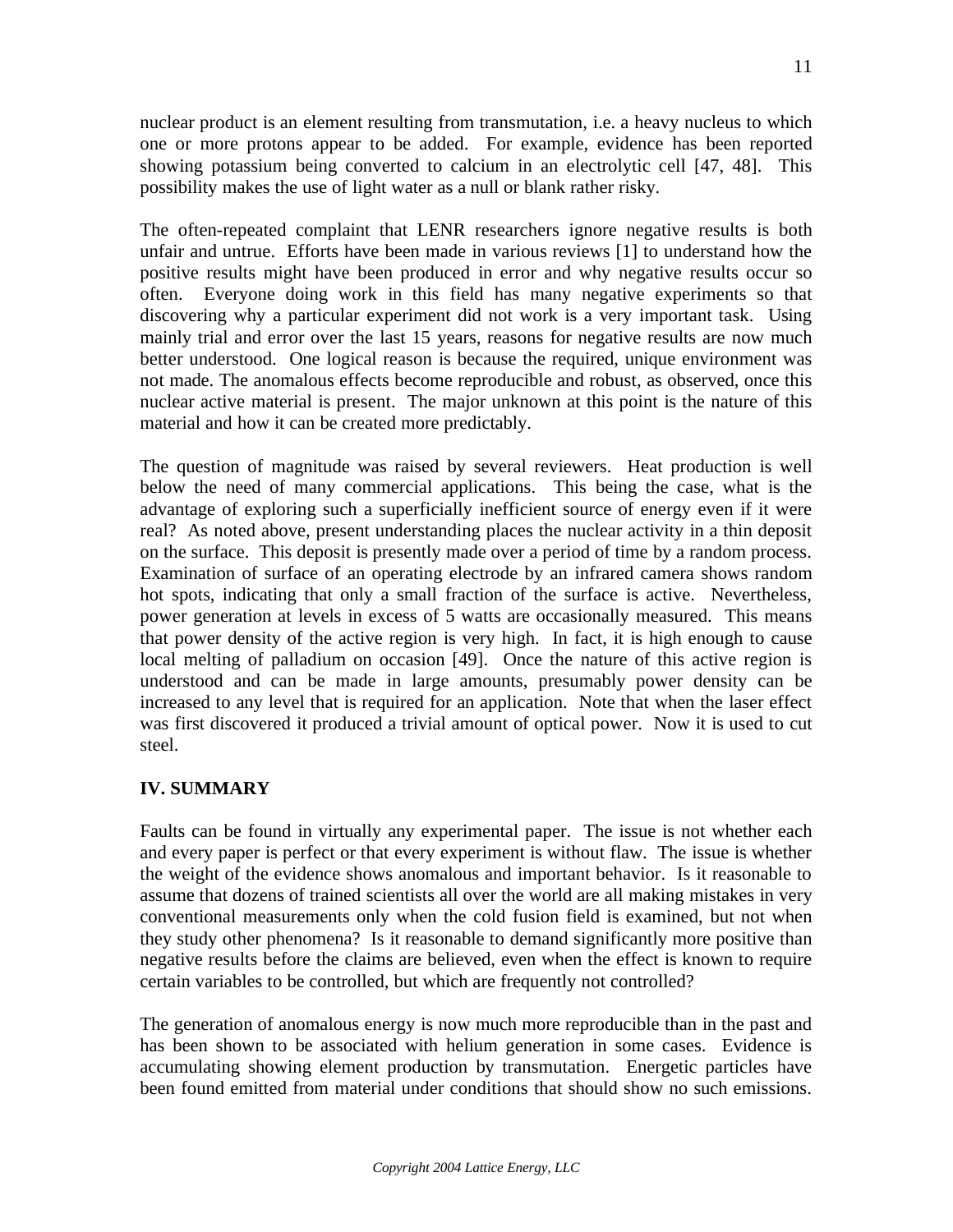The d-d reaction has been shown to be sensitive to the chemical environment when it occurs at low energy. These anomalies taken together suggest at least several unexplained processes. The only issue that remains is whether these anomalies are important enough to understand sooner rather than later. Should the US government wait for the slow conventional funding process to work or should a special program be created? This question was answered in the negative before this collection of information was examined. Is there now any reason to change this opinion?

# **V. SUGGESTED APPROACH TO FUTURE STUDIES OF LENR**

Now that accurate and stable Seebeck calorimeters<sup>2</sup> are readily available [50], combined with dozens of successful examples of excess energy production, proof of excess energy is no longer an issue and does not need to be repeated further. In fact, most published studies are now done with confidence that the anomalous results are real. Therefore, people look for excess power only to reveal information about the process, not to convince skeptics. This approach needs to continue. However, the need to predictably create the NAE, which is the source of the anomalous effects, remains a significant issue.

Four major issues are suggested as being important for further study and their resolution should lead to improved reproducibility of the effects. These are:

- 1. What is the nature of the NAE and how can it be created?
- 2. What mechanism(s) initiates  ${}^{4}$ He production and under what conditions?
- 3. What mechanism(s) initiates transmutation?
- 4. What mechanism(s) produces energetic particles and how are they related to fusion and transmutation?

Future studies need to focus on the materials science aspect of the NAE, as recommended by several reviewers, and on exploring the relationship between the various nuclear reactions. For example, are alpha particles always associated with gaseous helium production or are they independent? Do any of the nuclear reactions produce X-rays that can be used to understand the mechanism? Such radiation is expected and has occasionally been detected, but has too low an energy to allow routine escape and detection from a typical cell.

Use of various techniques to stimulate the LENR effects, lasers for example, is expected to give insights into the mechanism. Also, as one reviewer suggested, a shift needs to be made away from using complex electrolysis to using simpler gaseous environments, where radiation can be detected more easily and some parameters better controlled. Such a shift will naturally occur once the NAE can be made by design rather than relying on it being formed by chance in an electrolytic cell.

 $2^2$  A commercial Seebeck calorimeter can be purchased from Thermonetics Corp. c/o Heinz Poppendiek, 7834 Esterel Drive, La Jolla, CA 92037. Phone (858) 453 5483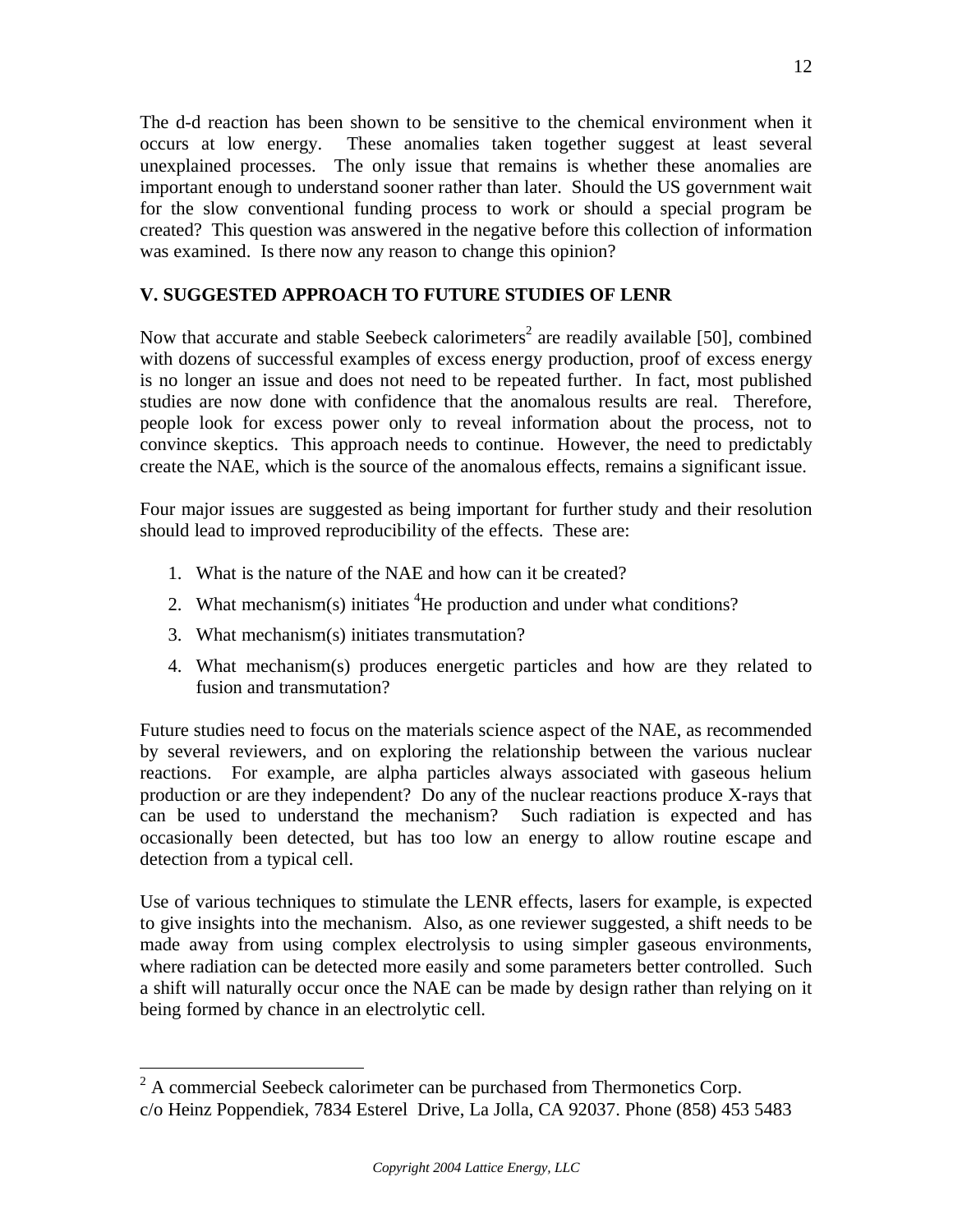### **VI. POTENTIAL IMPLICATIONS FOR THE UNITED STATES**

Besides the issues of whether a real phenomena exists, whether the field has been selfdeluded, or whether the experimental results meet modern standards or not, another very important issue remains. If real, the claims promise a clean and inexpensive source of energy. Several other countries are supporting serious work on the subject in their belief that the claims are real. If they are correct and develop the promised energy before we do, this will have important consequences for the United States. The basic question is, "Is it prudent to ignore this possibility?" How will the DOE justify its lukewarm reaction to LENR in the face of accumulating evidence should this promise be realized elsewhere?

## **References**

- 1. Storms, E., *Cold Fusion: An Objective Assessment*. 2001.
- 2. Storms, E., *A critical evaluation of the Pons-Fleischmann effect: Part 1.* Infinite Energy, 2000. **6**(31): p. 10.
- 3. Storms, E., *A critical evaluation of the Pons-Fleischmann effect: Part 2.* Infinite Energy, 2000. **6**(32): p. 52.
- 4. Storms, E., *A Student's Guide to Cold Fusion*. 2003, LENR-CANR.org.
- 5. Storms, E., *Calorimetry 101 for cold fusion*. 2004, www.LENR-CANR.org.
- 6. Shanahan, K., *A Systematic Error in Mass Flow Calorimetery Demonstrated.* Thermochim. Acta, 2002. **387**(2): p. 95-101.
- 7. Chien, C.-C., et al., *On an electrode producing massive quantities of tritium and helium.* J. Electroanal. Chem., 1992. **338**: p. 189.
- 8. McKubre, M.C.H. *Review of experimental measurements involving dd reactions, PowerPoint slides*. in *Tenth International Conference on Cold Fusion*. 2003. Cambridge, MA: LENR-CANR.org.
- 9. Hagelstein, P.l., et al. *New Physical Effects in Metal Deuterides*. in *DOE Evaluation of Low Energy Nuclear Reactions*. 2004. Washington, DC: www.LENR-CANR.org.
- 10. Miles, M., K.B. Johnson, and M.A. Imam. *Heat and Helium Measurements Using Palladium and Palladium Alloys in Heavy Water*. in *Sixth International Conference on Cold Fusion, Progress in New Hydrogen Energy*. 1996. Lake Toya, Hokkaido, Japan: New Energy and Industrial Technology Development Organization, Tokyo Institute of Technology, Tokyo, Japan.
- 11. Arata, Y. and Y.C. Zhang, *Anomalous production of gaseous 4He at the inside of 'DS cathode' during D2O-electrolysis.* Proc. Jpn. Acad., Ser. B, 1999. **75**: p. 281.
- 12. Bush, B.F. and J.J. Lagowski. *Methods of Generating Excess Heat with the Pons and Fleischmann Effect: Rigorous and Cost Effective Calorimetry, Nuclear Products Analysis of the Cathode and Helium Analysis.* in *The Seventh International Conference on Cold Fusion*. 1998. Vancouver, Canada: ENECO, Inc., Salt Lake City, UT.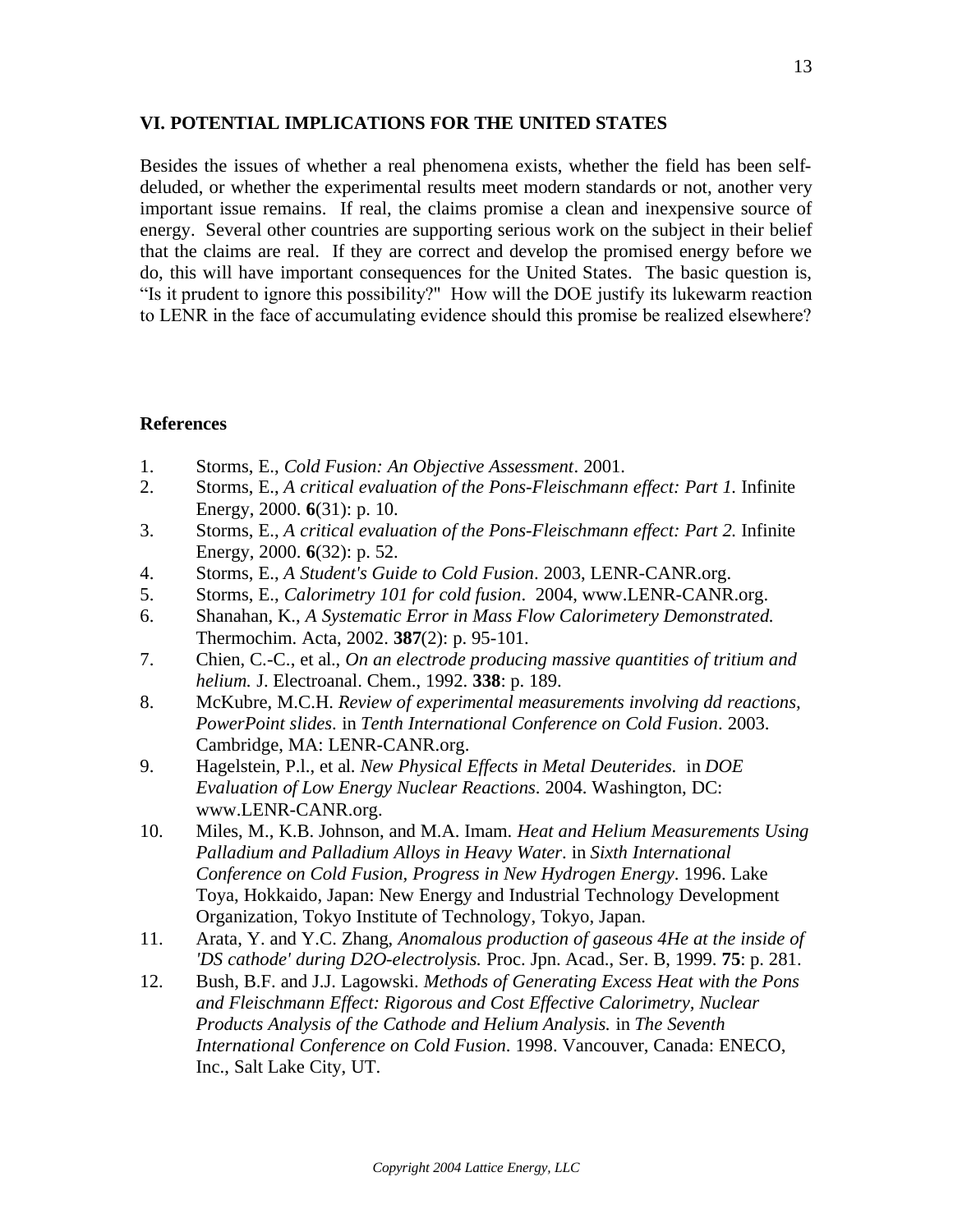- 13. Gozzi, D., et al., *Quantitative measurements of helium-4 in the gas phase of Pd + D2O electrolysis.* J. Electroanal. Chem., 1995. **380**: p. 109.
- 14. Storms, E., *Review of experimental observations about the cold fusion effect.* Fusion Technol., 1991. **20**: p. 433.
- 15. Cedzynska, K. and F.G. Will, *Closed-system analysis of tritium in palladium.* Fusion Technol., 1992. **22**: p. 156.
- 16. Storms, E. and C. Talcott-Storms, *The effect of hydriding on the physical structure of palladium and on the release of contained tritium.* Fusion Technol., 1991. **20**: p. 246.
- 17. Will, F.G., K. Cedzynska, and D.C. Linton, *Reproducible tritium generation in electrochemical cells employing palladium cathodes with high deuterium loading.* J. Electroanal. Chem., 1993. **360**: p. 161.
- 18. Storms, E. and C.L. Talcott, *Electrolytic tritium production.* Fusion Technol., 1990. **17**: p. 680.
- 19. Claytor, T.N., et al. *Tritium Production from Palladium Alloys*. in *The Seventh International Conference on Cold Fusion*. 1998. Vancouver, Canada: ENECO, Inc., Salt Lake City, UT.
- 20. Claytor, T.N., D.D. Jackson, and D.G. Tuggle, *Tritium production from low voltage deuterium discharge on palladium and other metals.* Infinite Energy, 1996. **2**(7): p. 19.
- 21. Dash, J., R. Kopecek, and S. Miguet. *Excess Heat and Unexpected Elements from Aqueous Electrolysis with Titanium and Palladium Cathodes*. in *32nd Intersociety Energy Conversion Engineering Conference*. 1997.
- 22. Celani, F., et al. *Unexpected Detection Of New Elements In Electrolytic Experiments With Deuterated Ethyl-Alcohol, Pd Wire, Sr And Hg Salts*. in *JCF-4*. 2002. Morioka, Japan.
- 23. Mizuno, T., *Analysis of Elements for Solid State Electrolyte in Deuterium Atmosphere during Applied Field.* J. New Energy, 1996. **1**(1): p. 79.
- 24. Mizuno, T., et al. *Confirmation of Heat Generation and Anomalous Element Caused by Plasma Electrolysis in the Liquid*. in *8th International Conference on Cold Fusion*. 2000. Lerici (La Spezia), Italy: Italian Physical Society, Bologna, Italy.
- 25. Miley, G.H. *On the Reaction Product and Heat Correlation for LENRs*. in *8th International Conference on Cold Fusion*. 2000. Lerici (La Spezia), Italy: Italian Physical Society, Bologna, Italy.
- 26. Karabut, A.B. *Excess heat power, nuclear products and X-ray emission in relation to the high current glow discharge experimental parameters.* in *The 9th International Conference on Cold Fusion, Condensed Matter Nuclear Science*. 2002. Tsinghua Univ., Beijing, China: Tsinghua Univ. Press.
- 27. Iwamura, Y.I., T.; Sakano, M.; Sakai, S.; Kuribayashi, S. *Low Energy Nuclear Transmutation In Condensed Matter Induced By D2 Gas Permeation Through Pd Complexes: Correlation Between Deuterium Flux And Nuclear Products*. in *Tenth International Conference on Cold Fusion*. 2003. Cambridge, MA: LENR-CANR.org.
- 28. Iwamura, Y., M. Sakano, and T. Itoh, *Elemental Analysis of Pd Complexes: Effects of D2 Gas Permeation.* Jpn. J. Appl. Phys. A, 2002. **41**: p. 4642.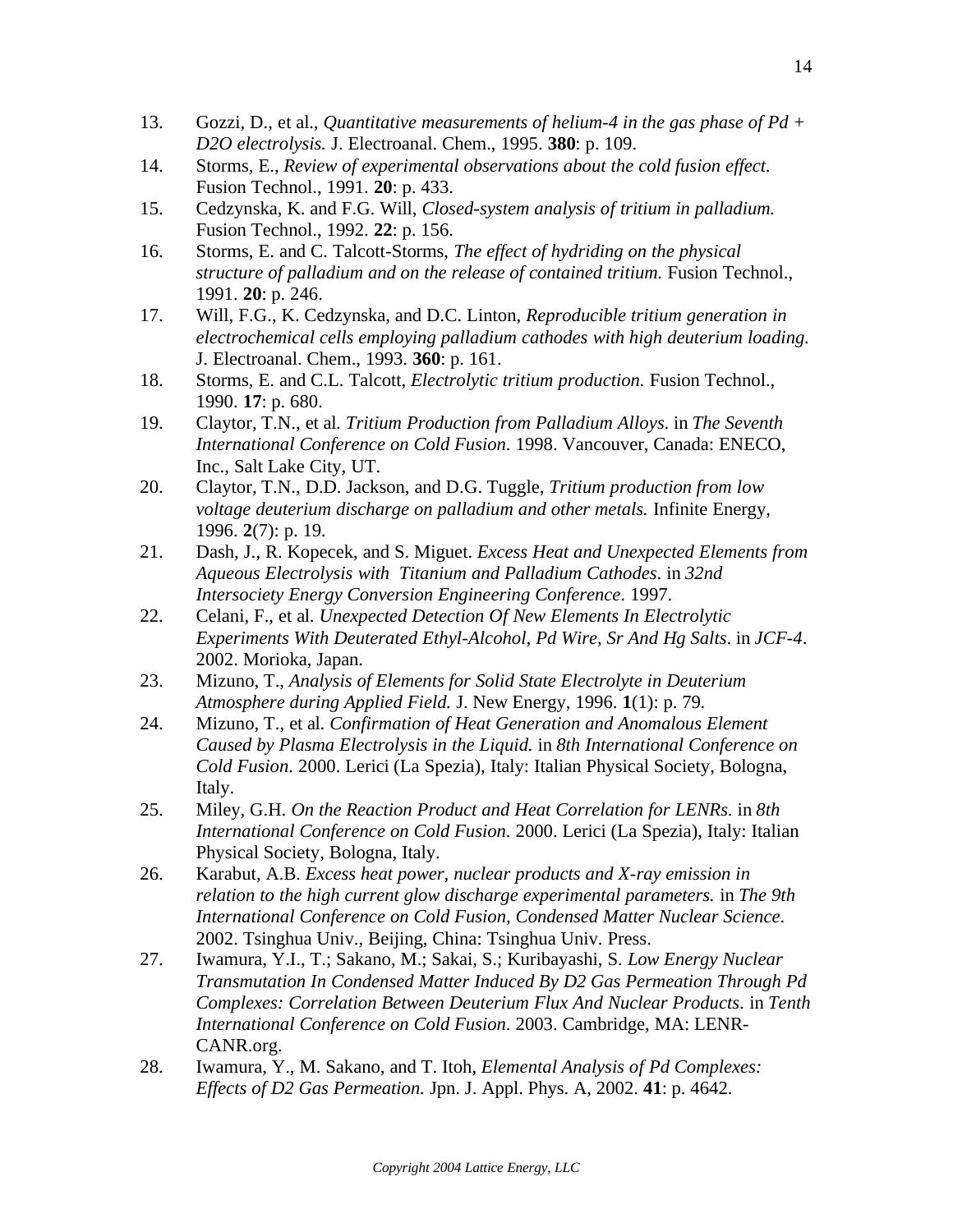- 29. Iwamura, Y., et al. *Observation of Nuclear Transmutation Reactions induced by D2 Gas Permeation through Pd Complexes*. in *ICCF-11, International Conference on Condensed Matter Nuclear Science*. 2004. Marseilles, France: www.LENR-CANR.org.
- 30. Higashiyama, Y.S., M.; Miyamaru, H.; Takahashi, A. *Replication of MHI transmutation experiment by D2 gas permeation through Pd complex*. in *Tenth International Conference on Cold Fusion*. 2003. Cambridge, MA: LENR-CANR.org.
- 31. Celani, F.S., A; Righi, E.; Trenta, G.; Catena, C.; D'Agostaro, G.; Quercia, P.; Andreassi, V.; Marini, P.; Di Stefano, V.; Nakamura, M.; Mancini, A.; Sona, P. G.; Fontana, F.; Gamberale, L.; Garbelli, D.; Falcioni, F.; Marchesini, M.; Novaro, E.; Mastromatteo, U. *Thermal and Isotopic Anomalies when Pd Cathodes are Electrolysed in Electrolytes Containing Th-Hg Salts Dissolved at Micromolar Concentration in C2H5OD/D2O Mixtures*. in *Tenth International Conference on Cold Fusion*. 2003. Cambridge, MA: LENR-CANR.org.
- 32. Iwamura, Y., T. Itoh, and M. Sakano, *Nuclide Transmutation Device and Nuclide Transmutation Method*. 2002, Mitsubishi Heavy Industries, Ltd.: U.S.A. US 2002/0080903 A1 (June 27, 2002).
- 33. Bush, R.T. and R.D. Eagleton. *Evidence for Electrolytically Induced Transmutation and Radioactivity Correlated with Excess Heat in Electrolytic Cells With Light Water Rubidium Salt Electrolytes*. in *Fourth International Conference on Cold Fusion*. 1993. Lahaina, Maui: Electric Power Research Institute 3412 Hillview Ave., Palo Alto, CA 94304.
- 34. Mizuno, T., et al., *Formation of 197Pt radioisotopes in solid state electrolyte treated by high temperature electrolysis in D2 gas.* Infinite Energy, 1995. **1**(4): p. 9.
- 35. Notoya, R. *Nuclear Products of Cold Fusion Caused by Electrolysis in Alkali Metallic Ions Solutions*. in *5th International Conference on Cold Fusion*. 1995. Monte-Carlo, Monaco: IMRA Europe, Sophia Antipolis Cedex, France.
- 36. Savvatimova, I. and A.B. Karabut. *Radioactivity of the Cathode Samples after Glow Discharge*. in *5th International Conference on Cold Fusion*. 1995. Monte-Carlo, Monaco: IMRA Europe, Sophia Antipolis Cedex, France.
- 37. Passell, T.O., *Radiation data reported by Wolf at Texas A&M as transmitted by T. Passell*. 1995, EPRI.
- 38. Chambers, G.P., G.K. Hubler, and K.S. Grabowski. *Search for Energetic Charged-Particle-Reaction Products During Deuterium-Charging of Metal Lattices*. in *Anomalous Nuclear Effects in Deuterium/Solid Systems, "AIP Conference Proceedings 228"*. 1990. Brigham Young Univ., Provo, UT: American Institute of Physics, New York.
- 39. Chindarkar, A.R., et al., *Observation of Anomalous Emissions of High Energy (≈1 MeV) Charged Particles When 5 keV Protons Impinge on Palladium and Titanium Foils.* Trans. Fusion Technol., 1994. **26**(4T): p. 197.
- 40. Jones, S.E.K., F.; Johnson, A.; Buehler, D. B.; Cecil, F. E.; Hubler, G. K.; Hagelstein, P. L.; Ellsworth, J.; Scott, M. *Charged-particle Emissions from Metal Deuterides*. in *Tenth International Conference on Cold Fusion*. 2003. Cambridge, MA: LENR-CANR.org.